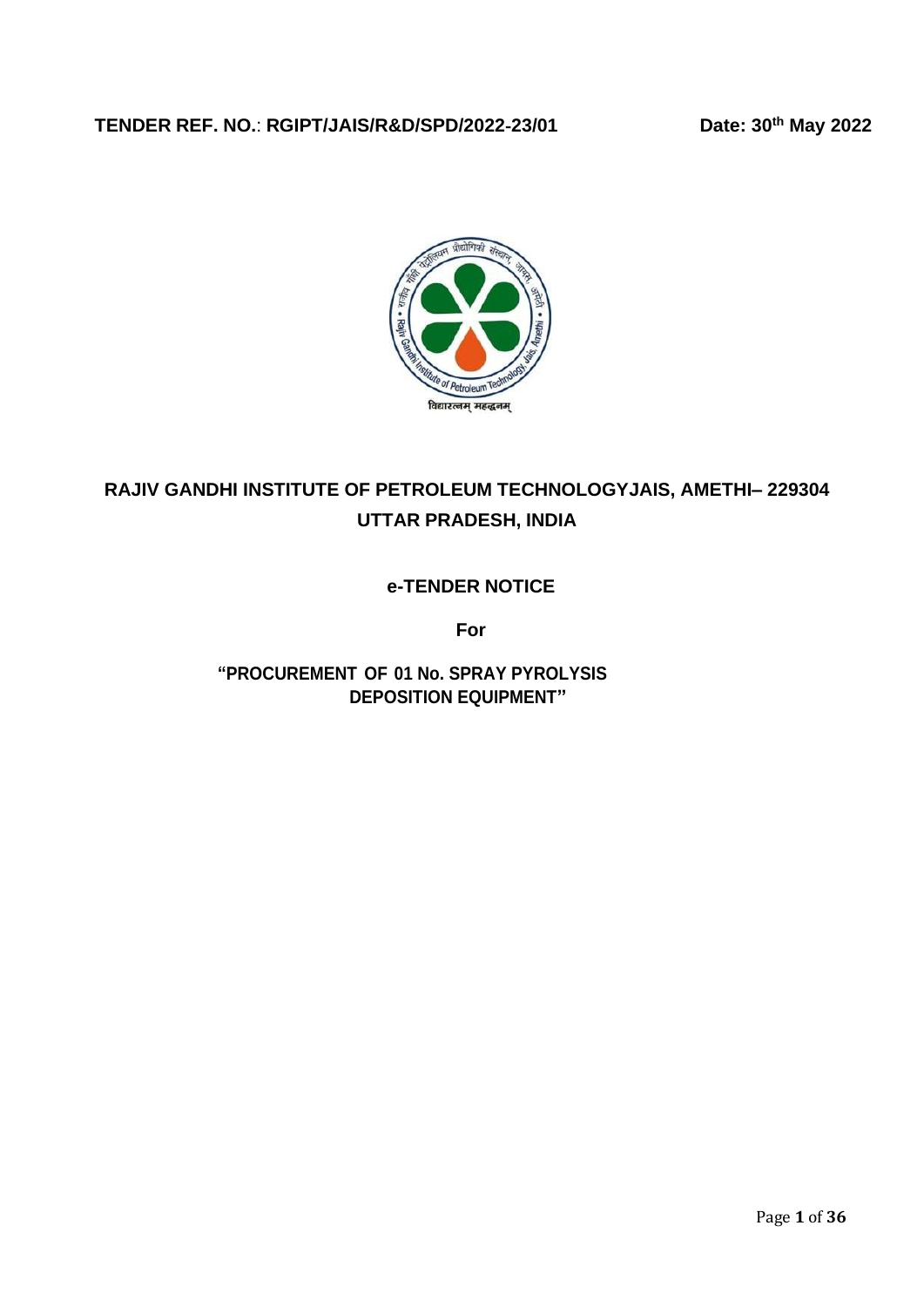Rajiv Gandhi Institute of Petroleum Technology (RGIPT), Jais, Amethi, Uttar Pradesh has been established through an Act of the Parliament by the Ministry of Petroleum and Natural Gas (MoPNG),Government of India in 2008.

The Institute has been accorded the eminence of being an Institution of National Importance on the lines of the IITs. The Institute is associating with leading International Universities/ Institutions specializing in Petroleum Technology and Energy.

#### The Institute invites online bids for the **Procurement of 01 No. SPRAY PYROLYSIS DEPOSITION EQUIPMENT.**

| Name of Work                                                                                                  | Procurement of 01 No. SPRAY<br><b>DEPOSITION</b><br>PYROLYSIS<br><b>EQUIPMENT</b>                                                                                                |
|---------------------------------------------------------------------------------------------------------------|----------------------------------------------------------------------------------------------------------------------------------------------------------------------------------|
| Tender No.                                                                                                    | RGIPT/JAIS/R&D/SPD/2022-<br>23/01 dated 30.05.2022                                                                                                                               |
| Date of Issue/publication of Tender Notice                                                                    | 30th May 2022, 3.00 PM.                                                                                                                                                          |
| <b>Bid Document Download Date &amp; Time</b>                                                                  | 30.05.2022, 6:00 PM.                                                                                                                                                             |
| <b>Pre-Bid Meeting Date, Time &amp; Venue (All</b><br>queries shall be discussed in the Pre- Bid<br>Meeting.) | 10th June 2022, 03:00 PM.<br>Academic Block -II, 5 <sup>th</sup> Floor Conference<br>Room, RGIPTCampus Jais, Amethi UP.                                                          |
| <b>Bid Submission Start Date &amp; Time</b>                                                                   | 31.05.2022, 09:00 AM.                                                                                                                                                            |
| Last Date and time of submission of Bids                                                                      | 20th June 2022, 12:00 PM.                                                                                                                                                        |
| Date and time of opening of Technical Bids                                                                    | 21th June 2022, 04:00 PM.                                                                                                                                                        |
| Date and Time of Interview/Presentation                                                                       | Shall be intimated through email.                                                                                                                                                |
| Date and time of opening of Financial Bids                                                                    | 27th June 2022, 04:00 PM.                                                                                                                                                        |
| <b>Bid Address to the</b>                                                                                     | <b>The Director</b><br>Rajiv<br>Gandhi<br><b>Institute</b><br><b>of</b><br>Petroleum Technology,<br>Mubarakpur, Mukhtia, Bahadurpur<br>Post: Harbanshganj, Jais, Amethi - 229304 |
| Contact person & address for<br><b>communication</b>                                                          | Name: Dr. Vipin Amoli<br>Chairman, purchase committee<br>Email: vamoli@rgipt.ac.in<br>Contact Nos. +91 6396670494, +91 535 270<br>4819,                                          |

## **CRITICAL DATE AND INFORMATION**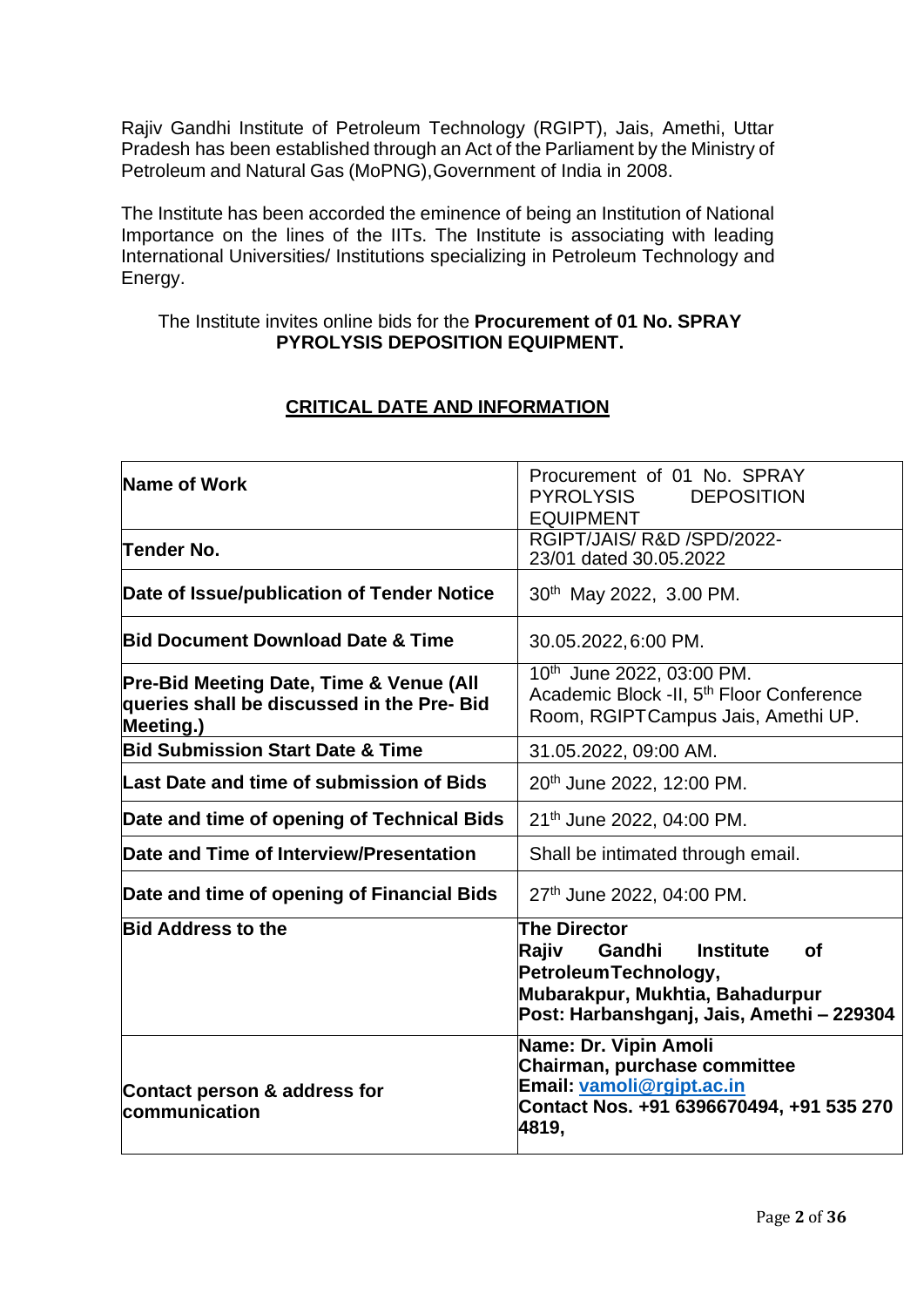### **Notes:**

- **1.** Details regarding the tender are available on website of the Institute **[https://www.rgipt.ac.in](http://www.rgipt.ac.in/)**
- **2. and CPP Portal** Tender document may be downloaded from above mentioned websites. Bidders are therefore, requested to visit the websites regularly to keep themselves updated. AnyAddendum/Corrigendum will be displayed on the aforesaid websites only.
- **3.** For submission of e-Bids, bidders are required to get themselves registered with CPP Portal.
- **4.** The HARD COPY of original Bid documents (Only Technical Bid documents) along with payment proof pertaining to EMD and Tender processing fee to be sent to the Institute at the address indicated below on or before bid opening date/time as mentioned in critical date sheet.
- **5.** Tender documents received in incomplete shape or beyond the stipulated period shall not be entertained under any circumstances. The authority reserves the right to accept or reject any or all tenders without assigning any reason thereof.
- **6.** Tender Fee (Non-Refundable **Rs. 8000**/- (Including GST)
- **7.** Earnest Money Deposit (EMD) of **Rs. 2,80,000/** (Exempted in case of MSME registered, certificate to be enclosed) in the form of NEFT/Demand Draft, Fixed Deposit Receipt, BankersCheque issued by any Nationalized Bank in favour of "**Rajiv Gandhi Institute of Petroleum Technology, payable at Jais".**

**Bank Account Details of the Institute: Name: Rajiv Gandhi Institute of Petroleum TechnologyBank: Bank of Baroda Address: RGIPT Campus, Bahadurpur Jais, Amethi.Account No. 59480100000001 IFSC Code: BARB0JAICAM (5th Character is ZERO)**